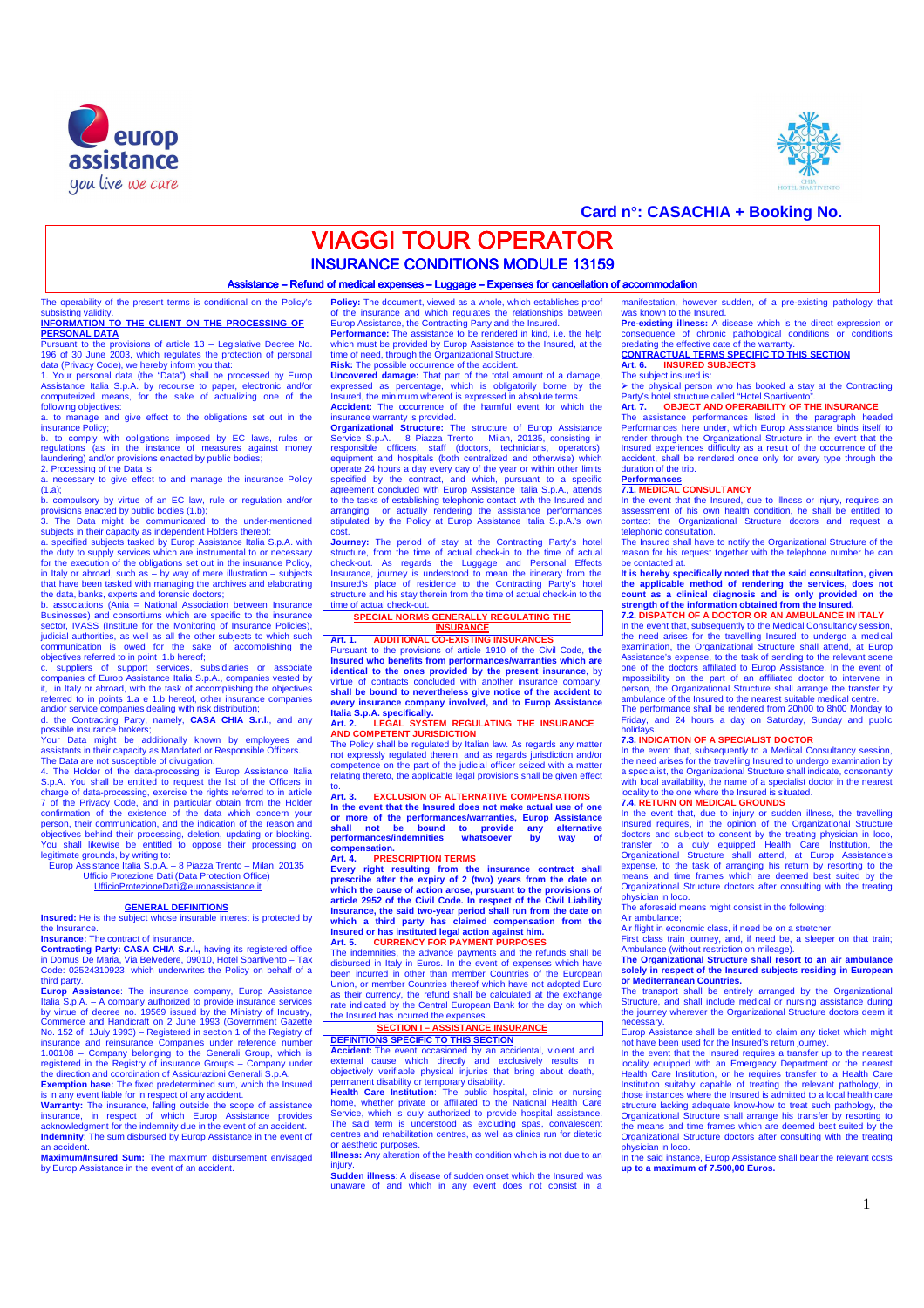In the event of the Insured's death, the Organizational Structure<br>shall arrange and carry out the actual transport of his remains up to<br>the place of burial in his Country of residence.<br>Europ Assistance shall bear the expen

**of the Insured's remains up to a maximum of 5.000,00 Euros per single insured**; in the event that such performance entails the disbursement of a sum in excess of the aforesaid maximum, Europ ance shall intervene immediately after it has received suitable and contain the suitable.

guarantees in Italy for payment of any such excess amount. **The following are excluded from the scope of the performance:** 

- **Ailments or injuries which, in the opinion of the Organizational Structure doctors, are capable of being treated on-site or which do not preclude the Insured from continuing** 

**the journey;**  - **Contagious diseases, in those instances where transport of the patient would be in breach of national or international health care laws;** the patient would be in breach of national or international health care laws;

- **The expenses relating to the burial ceremony, and those** 

incurred for the sake of tracing individuals and/or a possible<br>retrieval of the deceased's remains;<br>- All those instances where the lnsured or his family<br>members voluntarily consent to his discharge contrary to the<br>opinion

# **which the Insured is admitted. 7.5. RETURN ALONGSIDE AN INSURED FAMILY MEMBER**

In the event that, while arranging the Return on Medical Grounds performance, the Organizational Structure doctors do not deem it necessary to provide health care assistance to the Insured during the journey, and an insured family member wishes to accompany<br>him until the place of admission or his place of residence, the<br>Organizational Structure shall attend to the return of the family member, too, with the same means resorted to on the Insured's behalf. Europ Assistance shall be entitled to claim any ticket which might not have been used for the return journey of the insured family member.<br>The following are excluded from the scope

**The following are excluded from the scope of the performance: - Expenses incurred for the family member's stay. 7.6. RETURN BY THE OTHER INSURED SUBJECTS**

In the event that, subsequently to rendering the Return on Medical Grounds performance, the insured persons who were travelling with the Insured are objectively incapable of returning to their own residence with the means initially envisaged and/or utilized, the Organizational Structure shall attend to the task of supplying them with a first class train ticket or an economic class air ticket. Europ Assistance shall be entitled to claim from them any possibly unused

return tickets. Europ Assistance shall be liable for the cost of the tickets **up to a maximum amount of € 200.00 per insured person. 7.7. JOURNEY BY A FAMILY MEMBER**

I.I. SOURNET BY AT AMILY MEMBER<br>In the event that the Insured is admitted to a Health Care Institution for a period **in excess of 7 (seven) days**, the Organizational<br>Structure shall supply, at Europ Assistance's expense, a first class<br>return train ticket or an economic class return air ticket, in order to enable a family member living together with him to join the kinsman

thus admitted.<br>The following **The following are excluded from the scope of the performance: - Expenses incurred for the family member's stay.** 

# **7.8. ACCOMPANYING MINORS**

In the event that, as a result of injury, illness or force majeure, the travelling Insured is incapacitated from taking care of the insured subjects under the age of 15 who were travelling with him, the Organizational Structure shall supply, at Europ Assistance's expense, a first class return train ticket or an economic class return air ticket, in order to enable a family member to join the minors taking care of them, and bringing them back to their residence. **The following are excluded from the scope of the** 

**performance: - Expenses incurred for the accompanying family member's** 

# **stay. 7.9. RETURN BY THE CONVALESCENT INSURED**

In the event that, due to admission to a Health Care Institution, the Insured is unable to return to his residence with the means initially envisaged, the Organizational Structure shall supply him, at Europ Assistance's expense, with a first class train ticket or an economic class air ticket.

### **7.10. EXTENSION OF THE STAY**

In the event that the Insured's health conditions, as certified by written medical prescription, incapacitate him from undertaking the return ticket to his own residence on the scheduled date, the Organizational Structure shall attend to any hotel booking which might be required.

Europ Assistance shall be liable for the hotel expenses (bed and breakfast) for no more than 3 (three) days after the date scheduled for the Insured's return, **up to a maximum overall amount of €** 

**40,00 daily per** sick or injured **Insured**. **The following are excluded from the scope of the performance:** 

**- The hotel expenses which are additional to bed and** 

# **breakfast. 7.11. INTERPRETER AVAILABLE**

In the event that the Insured is admitted to a Health Care Institution and finds it difficult to communicate with the doctors due to his lack of knowledge of the local language, the Organizational Structure shall attend to the task of sending an interpreter to the site.

### **Maximum:**<br>The costs of **COSTERNALLER**<br>Costs of the interpreter shall be borne by Europ Assistance up

to a **maximum of 8 (eight) working hours**. **7.12. PREMATURE RETURN** 

In the event that the Insured, while on a journey, has to return to his own residence prior to the date he had anticipated and with a different means of transport than the one initially envisaged, due to the supervening death (as evinced by the date on the death<br>the supervening death (as evinc in marriage, son/daughter, brother, sister, parent, father/mother-inlaw, son-in-law or daughter in law, the Organizational Structure<br>shall attend to the task of providing him, at Europ Assistance's<br>expense, with a first class train ticket or an economic class air ticket<br>in order for the In exact for the measure to react the place mising admitted. In the event that the Insured is travelling with a minor, so long as

the latter, too, is Insured, the Organizational Structure shall attend to the task of arranging the return of both of them. Where the Insured is incapacitated from using his own vehicle for the sake of a premature return, the Organizational Structure shall avail him of an additional ticket in order to betake himself to the site at a later stage and recover the vehicle itself.

The following are excluded from the scope of the performance:<br>- The instances where the Insured is unable to supply the<br>Organizational Structure with adequate information on the<br>reasons which give rise to the request of pr

Insured's obligations: The Insured shall have to provide, within 15 (fifteen) days from date of occurrence of the accident, the original documentation attesting the matrice of the accident, the original documentation attesting the reason for the return.

### **7.13. INDICATION OF A LEGAL PRACTITIONER**

In the event that the Insured is arrested or is threatened with arrest, and accordingly needs legal assistance, the Organizational Structure shall indicate the name of the nearest possible lawyer to the place where the Insured is situated, consonantly with local

availability. **The following are excluded from the scope of the performance:** 

### - **All the costs resulting from the lawyer's intervention shall be fully borne by the Insured. 7.14. DISPATCH OF URGENT MESSAGES**

In the event that the Insured, due to illness or injury, is incapacitated from causing urgent messages to reach persons who reside in Italy, the Organizational Structure shall attend to the task of notifying the intended addressee of any such message. **The Organizational Structure disclaims liability for the** 

**messages thus communicated. Art. 8. TERRITORIAL EXTENSION** 

The Assistance Insurance is valid in Italy. **Art. 9. EXCLUSIONS** 

**The accidents caused by or resulting from the following are** 

**excluded: a) Car, motorcycle and powerboat races, as well as related** 

tests and training sessions;<br>b) Torrential rains, floods, seismic movements, volcanic<br>eruptions, atmospheric phenomena with the characteristics of<br>natural calamities, phenomena relating to the transformation<br>of the atomic **acceleration of atomic particles;** 

**c) Wars, strikes, revolutions, mass riots or uprisings, insurrections, acts of looting, terrorism and vandalism;** 

d) The Insured's wilful misconduct or gross negligence;<br>e) Mental diseases and psychological disorders in general,<br>including organic brain syndromes, schizophenic disorders,<br>paranoid states, manic depressive states and rel **consequences/complications;** 

f) Diseases resulting from a pregnancy beyond the 26<sup>th</sup> week<br>or from puerperium;<br>g) Diseases which are the direct expression or consequence of

**chronic pathological conditions or pathological conditions that predated the commencement of the journey;** 

**h) Organ explant and/or transplant; i) Abuse of alcohol or psychotic drugs; j) Use of drugs and hallucinating substances;** 

**ide or attempted suicide;** 

**l) Air sports in general, the driving and use of hang gliders and other types of ultra-light planes, ski jumping, paragliding and kindred activities, sledding, bobsleigh, acrobatic skiing,** 

ski or water ski jumping from trampolines, mountaineering<br>which involves climbing rocks or accessing glaciers, free<br>climbing, kite-surfing, scuba diving, sports involving the use<br>of motor vehicles or motor boats, boxing, w American football, speleology, acts of temerity, and injuries<br>sustained as a result of sports carried out on a professional<br>basis or in any event on other than an amateur basis<br>(including competitions, tests and training s

**performances.** 

**The performances are likewise not rendered in those** Countries which might happen to be in a declared or factual<br>state of belligerency. The aforesaid description shall be<br>deemed to include the Countries reported on the website<br>http://www.exclusive-analysis.com/jccwatchlist.h **displaying a degree of risk which is equal to or higher than** 

 $\frac{4.0}{4.0}$ 

**The countries in respect of which public news has been given of a state of belligerency shall additionally be deemed to be in a declared or factual such state.** 

**The performances are likewise not rendered in those countries where popular uprisings are underway as at the time of the accident report and/or request for assistance.** 

**It is likewise not possible to render performances in kind (including assistance) wherever the local or international authorities do not allow private subjects to carry out activities of direct assistance, regardless of whether the risk of war might be present therein.**<br>Art. 10. **NON-INSURABLE PERSONS** 

Art. 10. NON-INSURABLE PERSONS<br>Having stated in the premises that if Europ Assistance had<br>been aware of the fact that the Insured was affected by<br>alcoholism, drug addiction or AIDS, it would not have consented to providing insurance cover, it is hereby agreed<br>that in the event of one or more of the abovementioned<br>diseases or ailments arising during the subsistence of the<br>contract, effect shall be given to what is stipu **1898 of the Civil Code, regardless of the concrete appraisal of the Insured's state of health. In the event of inaccurate or**  **reticent declarations, effect shall be given to what is stipulated by articles 1892, 1893, 1894 of the Civil Code. Art. 11. INSURED'S OBLIGATIONS IN THE EVENT OF ACCIDENT** 

In the event of an accident covered by the assistance insurance the Accused shall have to establish immediate contact with the Organizational Structure. **Non-compliance with the said obligation might entail cessation of the right to the assistance performances, in conformity with the provisions of article 1915 of the Civil Code.**

### **Art. 12. PROFESSIONAL SECRET**

The Insured hereby releases from the duty of professional<br>secret vis-à-vis Europ Assistance the doctors who might be<br>vested with the task of examining the accident and who<br>conducted medical examinations on him before or ev **the accident itself.** 

### **Art. 13. LIMITATION OF LIABILITY**

**Europ Assistance shall not be liable for damages that are caused by the intervention of the Authorities of the country where the assistance is provided or which result from any other fortuitous and unforeseeable circumstance.** 

**Art. 14. EFFECTIVE DATE AND DURATION OF THE INSURANCE Insurance in respect of any single Insured shall be effective** 

**from the time of actual check-in at the Contracting Party's hotel structure until the time of actual check-out from the same up to a maximum of 30 consecutive days.** 

**SECTION II – MEDICAL EXPENSES REFUND INSURANCE** 

### **DEFINITIONS SPECIFIC TO THIS SECTION**

**Accident:** The event occasioned by an accidental, violent and external cause which directly and exclusively results in objectively verifiable physical injuries that bring about death,

permanent disability or temporary disability.<br>Health Care Institution: The public hospital, clinic or nursing<br>home, whether private or affiliated to the National Health Care<br>Service, which is duly authorized to provide hos The said term is understood as excluding spas, convalescent centres and rehabilitation centres, and clinics run for dietetic or aesthetic purposes.

**Illness:** Any alteration of the health condition which is not due to an injury.

**Sudden illness**: A disease of sudden onset which the Insured was unaware of and which in any event does not consist in a manifestation, however sudden, of a pre-existing pathology that was known to the Insured.

**Pre-existing illness:** A disease which is not the direct expression or consequence of chronic pathological conditions or conditions<br>predating the effective date of the warranty.<br>CONTRACTUAL TERMS SPECIFIC TO THIS SECTION

# **Art. 15. INSURED SUBJECTS**

The subject insured is:

 the physical person who has booked a stay at the Contracting Party's hotel structure called "Hotel Spartivento". **Art. 16. OBJECT OF THE INSURANCE** 

In the event that the Insured, as a result of sudden illness or injury, is forced to incur medical/pharmaceutical/hospital expenses relating to urgent and undeferrable treatments or surgeries, which are received or undergone on-site in the course of the journey during the period of validity of the warranty, Europ Assistance shall

refund such expenses on the basis of the maximum laid down in the Article hereof headed "DETERMINATION OF THE MAXIMUM". It is only in the event of injury that the warranty shall extend to the additional expenses incurred by the Insured for the treatments received upon the return to his place of residence, provided the same are received by him within 45 (forty-five) days following the date of the accident itself.

**Maximum:**  As regards the medical and pharmaceutical expenses, including the instances of admission to a Health Care Institution or a place equipped with an Emergency Department, Europ Assistance shall be liable for such costs by direct payment on-site on the part of the Organizational Structure and/or by way of refund, up to the maximum amount set out in the Article hereof headed "DETERMINATION OF THE MAXIMUM".

The refunds shall be subject to a **fixed and absolute exemption base of € 35.00 per accident and per Insured subject.** 

The said maximums shall include: The hospital fees charged by the Health Care Institution prescribed by the doctor up to a daily amount of € 200,00 per Insured subject; The expenses incurred for urgent dental treatments, only where they result from an accident, up to an amount of € 100.00 per Insured subject;

The expenses incurred for repairs to prostheses, only where they result from an accident, up to an amount of  $\epsilon$  100.00 per Insured

# subject. **Art. 17. TERRITORIAL EXTENSION**

The Medical Expenses Refund Insurance is valid in Italy.

### Art. 18. **EXCLUSIONS**

**The following are excluded from the scope of the warranty: a) All the expenses incurred by the Insured in those instances where he has not reported to Europ Assistance, either directly** 

or through third parties, the event of his admission or the treatment of his person in the Emergency Department;<br>b) The expenses incurred for the treatment or elimination of physical defects or congenital malformations, fo **accidents);** 

**c) The expenses incurred for purchasing and repairing glasses**  and contact lenses, and those incurred in respect of<br>orthopaedic and/or prosthetic apparatuses (except for the<br>abovementioned ones resulting from accidents);<br>d) The follow up examinations conducted in Italy in respect of<br>c

**journey;**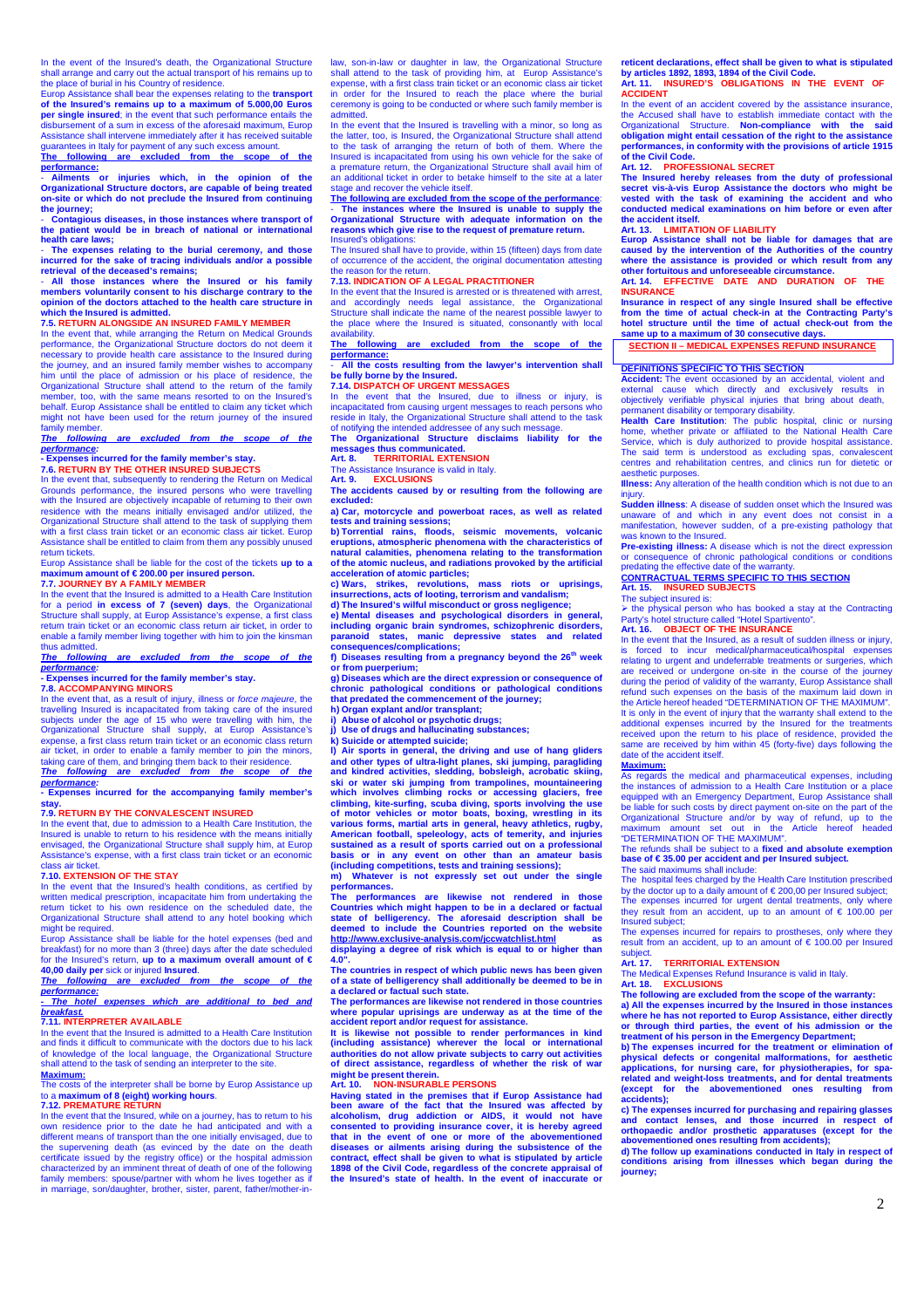e) The expenses incurred for transport and/or transfer to the<br>Health Care Institution and/or the Insured's place of residence.<br>The warranty is likewise not due with regard to accidents<br>caused by or resulting from the follo

f) Mental diseases and psychological disorders in general,<br>including organic brain syndromes, schizophrenic disorders,<br>paranoid states, manic depressive states and related<br>consequences/complications;

**g) Diseases resulting from a pregnancy beyond the 26 th week**  or from puerperium;<br> **b**) Diseases which are the direct expression or consequence of

h) Diseases which are the direct expression or consequence of<br>chronic pathological conditions or pathological conditions<br>that predated the commencement of the journey;<br>i) Injuries which result from carrying out one of the

**k) Car, motorcycle and powerboat races, as well as related tests and training sessions;** 

**l) Torrential rains, floods, seismic movements, volcanic eruptions, atmospheric phenomena with the characteristics of natural calamities, phenomena relating to the transformation of the atomic nucleus, and radiations provoked by the artificial acceleration of atomic particles;** 

**m) Wars, strikes, revolutions, mass riots or uprisings, insurrections, acts of looting, terrorism and vandalism; n) The Insured's wilful misconduct;** 

**o) Abuse of alcohol or psychotic drugs, as well as the use of drugs and hallucinating substances; p) Suicide or attempted suicide. Art. 19. NON-INSURABLE PERSONS** 

Having stated in the premises that if Europ Assistance had<br>been aware of the fact that the Insured was affected by<br>alcoholism, drug addiction or AIDS, it would not have<br>consented to providing insurance cover, it is hereby **that in the event of one or more of the abovementioned diseases or ailments arising during the subsistence of the contract, effect shall be given to what is stipulated by article 1898 of the Civil Code, regardless of the concrete appraisal of the Insured's state of health. In the event of inaccurate or reticent declarations, effect shall be given to what is stipulated by articles 1892, 1893, 1894 of the Civil Code. Art. 20. INSURED'S OBLIGATIONS IN THE EVENT OF** 

**ACCIDENT** In the event of an **accident, the Insured shall have to contact** 

the Organizational Structure and shall have to make a report,<br>within and no later than 60 (sixty) days from date of<br>occurrence of the accident, - by accessing the Internet portal<br>https://sinistrionline.europassistance.it p prompts (alternatively, by directly accessing the accident section of the www.europassistance.it website) the www.europassist

### alternatively

by giving written notice of it to **Europ Assistance Italia S.p.A. – 8**  Piazza Trento - Milan, 20135, by highlighting on the envelope the words<br>words "Accident Liquidation Office - Medical Expenses<br>Refund Insurance" and by mailing the following information:<br>- Name, surname, address and phone n

- Number of Europ Assistance's policy card or copy of the same in the event that it is in the Insured's possession;

- The circumstances surrounding the occurrence;

- Authorization to the processing of the personal data, by inserting in the report the following declaration, to be signed by the Insured:

"I hereby authorize Europ Assistance Italia S.p.A. to process my personal data, including sensitive data, for the sake of evaluating

the liquidation of the accident"; - Certificate by the Emergency Department drawn up at the place of the accident and specifying the type of injury sustained and the way in which it took place;

In the event of admission, an exact copy of the original clinical File;<br>
Chinal invoices slips or tax receipts for the expenses incurred<br>
- Original invoices slips or tax receipts for the expenses incurred

- Original invoices, slips or tax receipts for the expenses incurred,<br>accompanied by the fiscal details (VAT Number or Tax Code IVA)<br>of both the issuers and the receivers of such receipts;<br>- Medical prescription for the po

purchased.

Europ Assistance shall be entitled to subsequently request, in order to discharge the task of defining the accident, additional

documentation which the Insured shall be bound to convey.<br>Non-compliance with the said obligation might entail, wholly<br>or partly, loss of the right to indemnity in conformity with the<br>provisions of article 1915 of the Civi **Art. 21. CRITERIA FOR THE LIQUIDATION OF THE** 

**DAMAGE**

Pursuant to the appraisal of the documentation which has been received, Europ Assistance shall attend to the liquidation of the damage and the resultant payment, net of the stipulated exemption

### Art 22 **PROFESSIONAL SECRET**

Art. 22. PROFESSIONAL SECRET<br>The Insured hereby releases from the duty of professional<br>secret vis-à-vis Europ Assistance the doctors who might be<br>vested with the task of examining the accident and who<br>conducted medical exa

**Art. 23. EFFECTIVE DATE AND DURATION OF THE INSURANCE** 

Insurance in respect of any single Insured shall be effective<br>from the time of actual check-in at the Contracting Party's<br>hotel structure until the time of actual check-out from the<br>same up to a maximum of 30 consecutive d

Art. 24. DETERMINATION OF THE MAXIMUM<br>As regards the "Medical Expense Refund" warranty, the<br>maximum per Insured is a sum of € 500.00 for residents in Italy **and € 3.000,00 for residents abroad.** 

# **SECTION III – LUGGAGE AND PERSONAL EFFECTS**

**INSURANCE DEFINITIONS SPECIFIC TO THIS SECTION Luggage:** The suitcase, the trunk and the objects for personal use inside it which the Insured carries with him on the journey. **CONTRACTUAL TERMS SPECIFIC TO THIS SECTION Art. 25. INSURED SUBJECTS** 

The subject insured is:

> the physical person who has booked a stay at the Contracting<br>Party's hotel structure called "Hotel Spartivento".<br>Art. 26. **OBJECT OF THE INSURANCE** 

### **26.1**. **LUGGAGE AND PERSONAL EFFECTS**

In the event that the Insured suffers material and direct damages as a result of theft, robbery, bag-snatching, loss, fault in his own luggage and/or his own personal effects, including the clothes he was wearing at the beginning of the journey, Europ Assistance shall attend to their return, based on their values, within the maximum stipulated in the article hereof headed "DETERMINATION OF THE MAXIMUM".

Without derogating from the previously mentioned maximum, the highest indemnity per single object, including handbags, bags and backpacks, shall not exceed the sum of € 150.00 Euros.

The photo and video kits (camera, video camera, binoculars, flash,

lenses, batteries, bags etc) shall be treated as a single object.<br>In the event of theft, robbery, bag-smatching or loss of Identity<br>Cards, Passport and Driving License, a refund shall be given, in<br>addition to the maximum,

**Uncovered damage:**  Damages to the following items are cumulatively covered up to 50% of the insured sum: photo and video equipment and photosensitive material; radios, TV sets, recorders, any other electronic equipment; musical instruments; weapons of personal defence and/or **hunting weapons; diving equipment; reading glasses or sunglasses.** 

abood of surgesses.<br>amages are cumulatively covered up to 30% of the insured sum when they relate to cosmetics, medicines, health products; jewels,<br>precious stones, pearls, watches, gold, silver and platinum objects,<br>fur coats and other valuable objects.

The warranty shall operate only in the event that the goods are worn or handed in for safekeeping at the hotel. The stipulated sum shall be additionally reduced by 50% in respect

of the damages resulting from: - Forgetfulness, negligence or loss on the part of the Insured;

- Burglary of the luggage kept inside the duly locked boot of the vehicle where the locking key is not visible from the outside;

- Theft of the entire vehicle. **26.2. DELAYED DELIVERY OF THE LUGGAGE**

In the event that the Insured, as a result of a delivery of the luggage which is more than 12 (twelve) hours later than the times of duly confirmed scheduled flights and charter flights, is forced to incur unforeseen expenses for the purpose of purchasing toilet items and/or necessary items of clothing, Europ Assistance shall attend to their refund up to the maximum amount laid down in the Article hereof headed "DETERMINATION OF THE MAXIMUM".

**Art. 27. TERRITORIAL EXTENSION** 

The Luggage and Personal Effects Insurance is valid in Italy. **Art. 28. EXCLUSIONS The following are excluded from the scope of the "Luggage** 

and personal effects" warranty:<br>a) Money, cheques, postal stamps, tickets and travel<br>documents, souvenirs, coins, works of art, collections,<br>samples, catalogues, goods, helmet, professional equipment,<br>and documents other t **License;** 

b) All the accidents occurring in the course of motor vehicle<br>trips, regardless of their cylinder capacity;<br>c) The damages resulting from the Insured's wilful misconduct<br>or gross negligence, as well as those occasioned by

**equipment during their use; d) Goods other than items of clothing, such as watches, reading glasses and sunglasses, which have been delivered, even together with the clothes, to the relevant transport company, air carrier included;** 

e) The instance of theft of the luggage kept inside the boot of<br>the vehicle which has not been duly locked with a key;<br>f) The instance of theft of the luggage kept inside the vehicle<br>where it is visible from the outside;

**g) The instance of theft of luggage on board the vehicle which has not been parked at a garage guarded between 20h00 and 7h00;** 

**h) The fixed accessories and service accessories of the vehicle itself (including extractable car radio or reproductor).**  The following are excluded from the scope of the "Expenses caused by delayed delivery of the luggage" warranty:

**i) The instance of late delivery of the luggage which occurred at the airport of the city of departure at the beginning of the journey;** 

### $\acute{\textbf{e}}$  expenses incurred by the Insured after receipt of the **luggage.**

The "Luggage and personal effects" and "Expenses caused by delayed delivery of the luggage" warranties are likewise not due in<br>respect of accidents caused by or resulting from:

k) War, earthquakes, atmospheric phenomena with the<br>characteristics of natural calamities, phenomena relating to<br>the transformation of the atomic nucleus, and radiations<br>provoked by the artificial acceleration of atomic pa

**terrorism and vandalism; m) Wilful misconduct by the Insured.** 

**INSURED'S OBLIGATIONS IN THE EVENT OF Art. 29. II**<br>**ACCIDENT** 

As regards the "Luggage and personal effects" warranty, upon the occurrence of an accident **the Insured shall have to make a report, within and no later than 60 (sixty) days from date of occurrence of the accident** – by accessing the Internet portal https://sinistrionline.europassistance.it pursuant to the relevant prompts (alternatively, by directly accessing the accident section of the www.europassistance.it website)

altematively<br>he shall have to send a written report to: **Europ Assistance Italia S.p.A. – 8 Piazza Trento – Milan, 20135, by highlighting on the envelope the words "Accident Liquidation Office – Luggage Files"** and by submitting, even on a subsequent date and in any event within 60 (sixty) days from date of occurrence of the accident: - Name, surname, address and phone number;

- Number of Europ Assistance's policy card or copy of the same in the event that it is in the Insured's possession;

The residential details<br>Authenticated copy of

enticated copy of the accident report bearing the stamp of the Police Authority in the place where the fact has occurred;

- The circumstances surrounding the occurrence; - Authorization to the processing of the personal data, by inserting in the report the following declaration, to be signed by the Insured: "I hereby authorize Europ Assistance Italia S.p.A. to process my personal data, including sensitive data, for the sake of evaluating the liquidation of the accident":

- The list of the objects which have been lost or stolen, their value and dates of purchase;

- The names of the Insured subjects who have suffered the

damage; - Copy of the accident report letter as submitted to the hotel keeper or carrier that might be liable in law; - Invoices attesting the expenses for the replacement of

documents, if actually incurred;<br>- Original invoices, slips or tax receipts, accompanied by the fiscal<br>details (VAT Number or Tax Code) of both the issuers and the<br>receivers of such receipts, which attest the values of the

- Invoice for repairs, alternatively a declaration of irreparability of<br>the damaged or removed goods, which declaration shall be drawn<br>up on the letterheads of a concessionary or a sector specialist.<br>Only in the event of n

- Copy of the report made at once at the Office specifically set aside for complaints relating to lost luggage;

- Copy of the letter of complaint sent to the responsible carrier and containing an application for refund, together with the carrier's own written reply.

**Non-compliance with the said obligations might entail, wholly or partly, loss of the right to indemnity in conformity with the provisions of article 1915 of the Civil Code.**  As regards the "Expenses caused by delayed delivery of the

luggage" warranty, upon the occurrence of an accident **the Insured shall have to make a report, within and no later than 60 (sixty) days from date of occurrence of the accident** – by accessing the Internet portal https://sinistrionline.europassistance.it pursuant to the relevant prompts (alternatively, by directly accessing the accident section of the www.europassistance.it website) alternatively

he shall have to send a written report to: **Europ Assistance Italia**  S.p.A. – 8 Piazza Trento – Milan, 20135, by highlighting on the<br>envelope the words "Accident Liquidation Office – Luggage<br>Files", and by submitting the following information:<br>- Name, sumame, address and phone number;<br>- Num

the event that it is in the Insured's possession; - Authorization to the processing of the personal data, by inserting

in the report the following declaration, to be signed by the Insured: "I hereby authorize Europ Assistance Italia S.p.A. to process my personal data, including sensitive data, for the sake of evaluating the liquidation of the accident";

- A declaration by the airport management Company or the relevant air carrier which attests the event of the delayed delivery of the luggage in excess of 12 (twelve) hours and the hour of its<br>eventual delivery;<br>- Copies of invoices, slips or tax receipts, accompanied by the

Fiscal details (VAT Number or Tax Code) of both the issuers the receivers of such receipts, which attest the values of the purchased goods;

- Copy of the letter of complaint sent to the responsible carrier and containing an application for refund, together with the carrier's own

written reply. **Non-compliance with the said obligation might entail, wholly or partly, loss of the right to indemnity in conformity with the provisions of article 1915 of the Civil Code.** 

**Art. 30. CRITERIA FOR THE LIQUIDATION OF THE**  provision<br>Art. 30.<br>DAMAGE

As regards the "Luggage and personal effects" warranty, the damage is liquidated, as a way of supplementing the sum refunded by the responsible carrier or the responsible hotel keeper and up to the full amount of the insured sum, on the basis of the commercial value which the insured goods had at the time of the accident, in conformity with what is evinced by the documentation supplied to Europ Assistance.

In the event of goods which were purchased not earlier that (three) months prior to the occurrence of the accident, the refund shall be made on the basis of their purchase value where the same is attested by the relevant documentation.

In the event of fault, the repair cost shall be refunded upon the submission of the relevant invoice.

Under no circumstances shall so-called sentimental values be taken into account. **Art. 31. EFFECTIVE DATE AND DURATION OF THE** 

**Insurance in respect of any single Insured shall be effective from the time of actual check-in at the Contracting Party's** 

**INSURANCE** 

3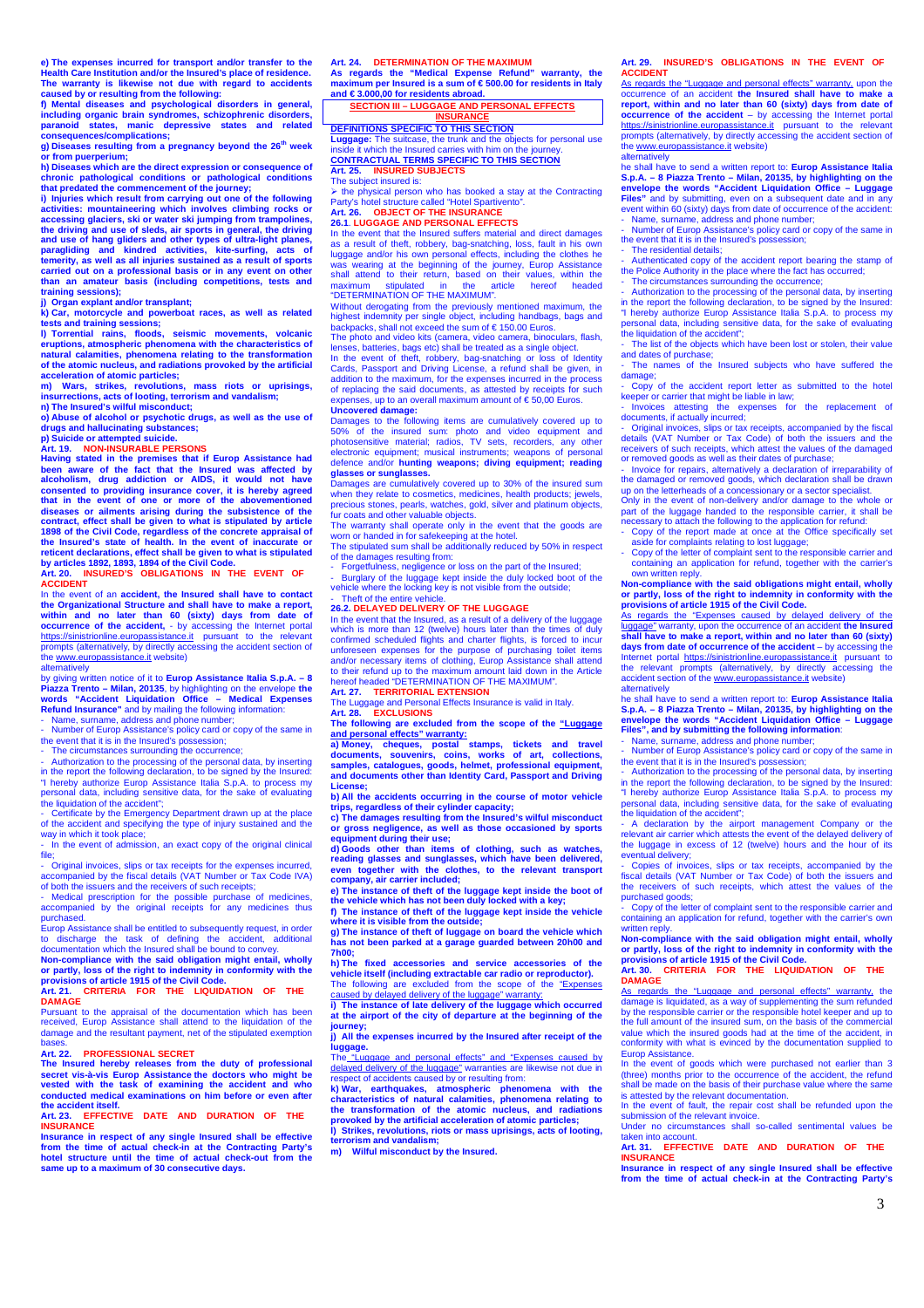**hotel structure until the time of actual check-out from the same up to a maximum of 30 consecutive days. Art. 32. DETERMINATION OF THE MAXIMUM** 

**As regards the "Luggage and personal effects" warranty, the maximum per Insured and throughout the duration of the journey is the sum of € 500.00.** 

As regards the "Delayed delivery of the luggage" warranty, the maximum per accident and throughout the duration of the pixurney is the sum of € 150.00.<br>journey is the sum of € 150.00.<br>SECTION IV - CANCELLATION OF STAY EXP

### **INSURANCE**

**DEFINITIONS SPECIFIC TO THIS SECTION Accident:** The event occasioned by an accidental, violent and external cause which directly and exclusively results in objectively verifiable physical injuries that bring about death, permanent<br>disability or temporary disability.<br>**Illness:** Any alteration of the health condition which is not due to an

injury. **Chronic illness:** The illness which predates the booking/confirmation of the stay and which, over the last 12<br>(twelve) months, has necessitated diagnostic examinations, hospital admissions or treatments/therapies.

**Pre-existing illness:** A disease which is not the direct expression or consequence of chronic pathological conditions or conditions predating the effective date of the warranty. **Admission:** A stay in a Health Care Institution which entails at

least an overnight stay.<br><mark>CONTRACTUAL TERMS SPECIFIC TO THIS SECTION</mark><br>Art. 33. INSURED SUBJECTS<br>The subject insured is:

the physical person who has booked a stay at the Contracting Party's hotel structure called "Hotel Spartivento".<br>Art 34 OB IECT OF THE INSURANCE **OBJECT OF THE INSURANCE** 

In the event that the Insured, as a result of the cancellation of the booked stay prior to the commencement of the same, was charged by the Contracting Party a penalty up to a maximum percentage of 50% of the booked stay, Europ Assistance shall refund the said penalty in full with the exception of the costs of managing the relevant file.

The warranty shall only be provided in the event of cancellation due to causes or events capable of being objectively documented and unforeseeable as at the time of booking, which affect the following persons:

The Insured himself and/or his family members in a direct man

- The co-owner of the company/professional partnership in a direct manner.

Europ Assistance shall refund the penalty which is contractually imposed by the Contracting Party upon: The Insured:

and also, provided they are insured and registered under the same

file: - The family members living with him under the same roof;

# - One of his travel companions. **Art. 35. EXCLUSIONS**

The instances of cancellation caused by one of the following are excluded from the scope of the warranty:

1. The Insured's wilful misconduct;<br>2. Causes of non-medical character, foreseeable and/or<br>known to the Insured as at the time of the booking;<br>3. Injuries which predated the booking and chronic illnesses;<br>4. War, strikes,

**earthquakes, atmospheric phenomena with the characteristics of natural calamities, phenomena relating to the transformation of the atomic nucleus, and radiations provoked** 

by the artificial acceleration of atomic particles;<br>5. Epidemics with the characteristics of pandemics, of such a<br>degree of gravity or virulence as to entail a high mortality rate,<br>alternatively, as to require the adoption

documented<br>Art. 36. **IN** 

**INSURED'S OBLIGATIONS IN THE EVENT OF ACCIDENT** 

In the event of cancellation of the booked stay, the Insured shall have to make a report, **within and no later than 5 (five) calendar days from the date on which the reason occasioning the cancellation arose, and in any event within and no later than the commencement day of the journey where the 5 (five) day period expires subsequently to the commencement day of the<br><b>journey,** either by accessing the Internet portal<br>https://sinistrionline.europassistance.it pursuant to the relevant prompts (alternatively, by directly accessing the accident section of the www.europassistance.it website) or by sending a fax to the no. 02/58.47.70.19

alternatively<br>by writing to Europ Assistance Italia S.p.A. - Damage<br>Liquidation Office (Cancellation of Trip) - 8 Piazza Trento -<br>Milan, 20135, and by supplying the following information:<br>- Name, sumame, address and phone

- Number of Europ Assistance's policy card;

- The reason for the cancellation; - The place where the Insured or the persons who occasioned the cancellation (family member, co-owner of the company/professional

partnership) might be got hold of; - The original documentation which objectively proves the reason for the cancellation;

Documentation corroborating the connection between the two connections of Insured and a possible other subject who has brought about the

cancellation. Where the cancellation of the stay is due to illness or injury, the said report shall have to indicate:

- The type of pathology; - The beginning and end of the pathology. Within 15 (fifteen) days from the date of the aforesaid report, the Insured shall have to additionally submit to Europ Assistance the following documents:

The number of Europ Assistance's policy card;

Personal data, fiscal code and addre

- Original documentation which objectively proves the reason for the cancellation;

- In the event of illness or injury, a medical certificate attesting the date of the injury or the date of onset of the illness, the specific diagnosis, and the period of prognosis;

- In the event of admission, a full copy of the clinical file; - Cost quote for the hotel stay;

- Documentary confirmation of the booking issued by the Contracting Party; - Copy of the tax invoice for the penalty as issued by the

Contracting Party.

**Non-compliance with the obligations relating to a report of the accident might entail, wholly or partly, loss of the right to indemnity in conformity with the provisions of article 1915 of** 

### **the Civil Code. ARTIMICOVERED DAMAGE AND CRITERIA FOR THE LIQUIDATION OF THE DAMAGE AND CRITERIA**<br>**LIQUIDATION OF THE DAMAGE**<br>**Europ Assistance shall refund the cancellation penalty:**

Europ Assistance shall refund the cancellation penalty:<br>1. In the event of cancellation of the stay occasioned by<br>hospital admission (except for Day Hospital and admission in<br>the Emergency Department) or death, the penalty

**calculation of the refund shall reflect the relevant percentages of the penalties which were in force as at the date of** 

occurrence of the event (article 1914 of the Civil Code).<br>Accordingly, in the scenario where the Insured cancels the<br>stay subsequently to the event, he shall be liable for any<br>possible excess penalty.<br>In the event of illne

The Insured hereby releases from the duty of professional<br>secret vis-à-vis Europ Assistance the doctors who might be<br>vested with the task of examining the accident and who<br>conducted medical examinations on him before or ev

**Art. 39. EFFECTIVE DATE AND DURATION OF THE INSURANCE** 

**Insurance cover in favour of the Insured shall be effective from**  24h00 on the date when the hotel booking is made with the<br>Contracting Party and shall endure until the time of<br>commencement of the journey, which is to be understood as<br>the time when the Insured should have checked-in at t structure itself.<br>
structure itself.<br>
Art. 40. DETERMINATION OF THE MAXIMUM

Art. 40. DETERMINATION OF THE MAXIMUM<br>As regards the "Cancellation of stay Expenses" guarantee, full<br>refund shall be made of the penalty charged to the Insured by<br>the Contracting Party (with the exception of the costs of<br>m

Any possible complaint against the company relating to the management of the contractual relationship or the management

of the accidents shall have to be sent in writing to: Europ Assistance Italia S.p.A., Complaints Office, 8 Piazza Trento, Milan 20135, fax no. 02.58.47.71.28, e-mail address: ufficio.reclami@europassistance.it In the event that the complainant is unsatisfied with the outcome

of his grievance or when no outcome has been received by him<br>beyond the ultimate deadline of 45 (forty-five days), he will be<br>entitled to address IVASS (Institute for the Monitoring of<br>Insurance Policies) – User Protection

The complaints lodged with IVASS shall have to include:

a) The complainant's name, surname and residential address, as well as any possible phone number he can be contacted at; b) The identification of the subject or subjects whose conduct he le iuoma.<br><sup>Stoins</sup> Of:

c) A brief description of the grounds of complaint;

d) A copy of the complaint lodged with the insurance company and any possible outcome provided by it; e) Every document which is useful for the purpose of describing

the surrounding circumstances in greater detail. As regards the determination of disputes across national borders, a complaint might be lodged with Isvap; alternatively, it is<br>possible to activate the competent system abroad via the FIN-<br>NET procedure (by accessing the Internet site:<br>http://ec.europa.eu/internal\_market/finservices-<br>ret

The foregoing shall not detract from the right to approach the Judicial Authority in that regard.

EUROP ASSISTANCE ITALIA S.p.A.



Sede sociale, Direzione e Uffici:<br>
Piazza Trento, 8 - 20135 Milano<br>
Tel. 02.58.38.41 - www.europassistance.it<br>
PEC: EuropAssistanceItaliaSpA@pec.europassistance.it<br>
Capitale Sociale Euro 12.000.000,00 i.v. Rea 754519 - P. IVA 00776030157 Reg. Imp. Milano e C.F. 80039790151<br>Impresa autorizzata all'esercizio delle .<br>sicurazioni con decreto del Ministero dell'Industria, del Commercio e dell'Artigianato n. 19569 del 2/6/93<br>(Gazzetta Ufficiale del 1/7/93 N. 152).

Iscritta alla Sezione I dell'Albo<br>delle imprese di assicurazione<br>e riassicurazione al n. 1.00108.<br>Società appartenente al Gruppo Generali,<br>iscritto all'Albo dei Gruppi assicurativi.<br>Società asogetta alla direzione<br>e al coo



Europ Assistance Italia S.p.A  $\bigcirc$